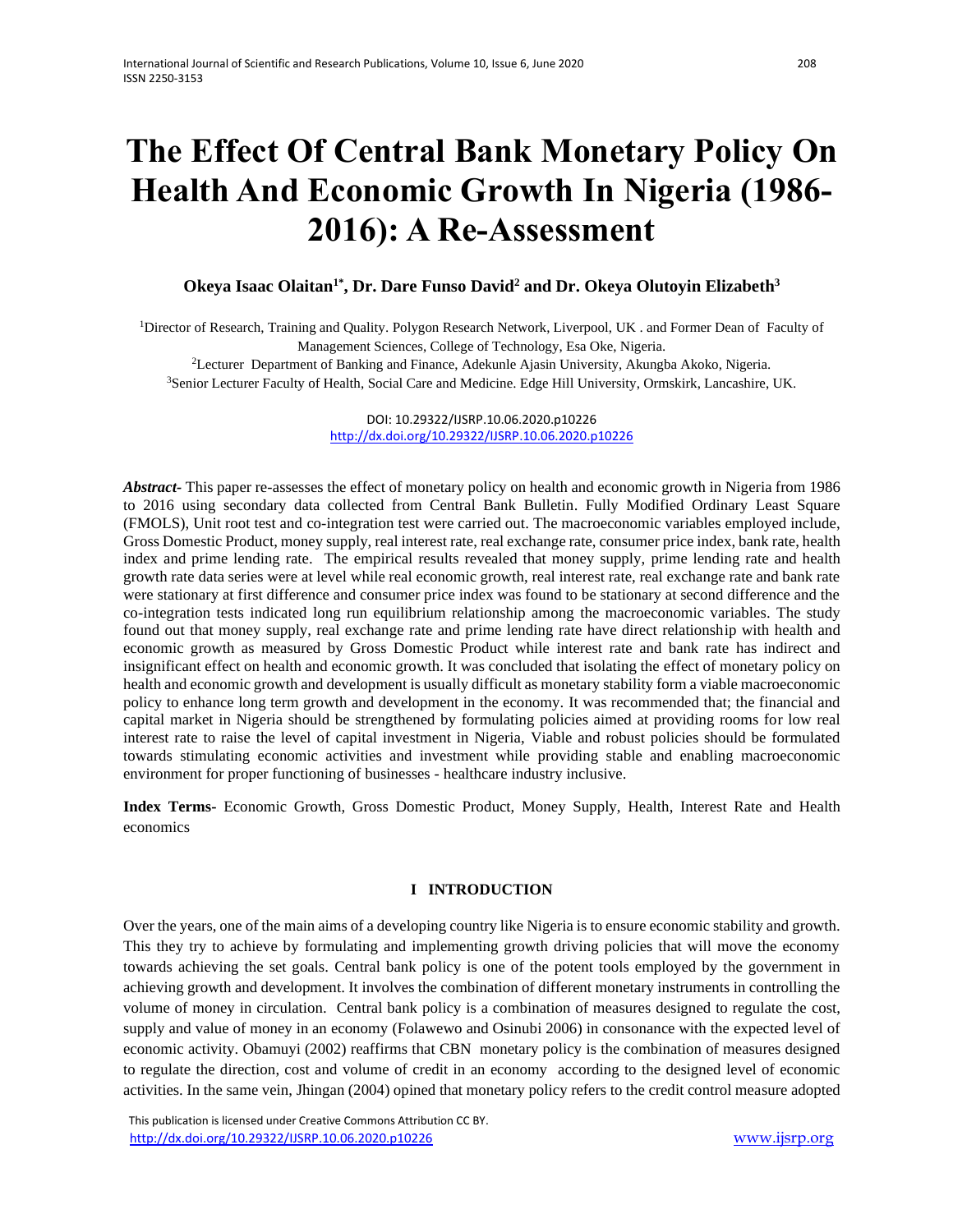by the central bank of a country. For most Economists, the aims of monetary policy includes: maintenance of balance of payments, stability, price, equilibrium, promotion of employment, health and output growth, and sustainable development. These aims are essential for the achievement of external and internal balance, and the enhancement of health and economic growth in Nigeria (Piabuo and Tieguhong, 2017).

Monetary policy in Nigeria is formulated by the Central Bank of Nigeria (CBN). The Central Bank of Nigeria (CBN) was established in 1959 and since, it has continued to play the traditional role expected of a central bank, which is the regulation of the stock of money in such a way as to promote the social and health welfare of the nation Aaron (1981). Since the establishment of the Central Bank of Nigeria (CBN), the major goals of monetary policy have often been the maintenance of both external and internal balance.

The job of stabilizing output in the short run and promoting price stability in the long run involves several steps. First, the central bank tries to estimate how the economy is doing now and how it is likely to do in the medium term, then, it compares this estimates to its goals for the output and the price level, if there is a gap between the estimates and the goals, the CBN has to decide on how forcefully and swiftly to act to close the gap. In doing this, the central bank is confronted with some unexpected development such as the Niger-Delta crisis that disturbed the oil production and slowed down the revenue generation by the government. They therefore have to build uncertainties into their model.

The recent economic crunch in the global world has left the developing countries with myriads of challenges. The Nigerian economy continue to hover around the problems of unemployment, low investment, exchange rate volatility, unstable interest rate, high inflation rate, poverty, low standard of living, and poor quality of health and fall in oil prices which had continued to frustrate her growth and development plan Murray and Lopez ( 1996) and (Onisanwa 2014). Although, the performances of monetary authority in the area of financial institutions stability seemed to have improved greatly in recent times but the various policies thrust of the CBN have not translated into meaningful growth which has prompted the need to evaluate the impact of monetary policy in promoting health and economic growth and development for the period of 1986 to 2016 using Fully Modified Ordinary Least Square (FMOLS) approach.

#### **II LITERATURE REVIEW**

## **Conceptual Literature**

Monetary policy is the deliberate manipulation of specific policy instruments to achieve price stability, external balance, full employment and positive growth rate of GDP. This calls for the design of comprehensive policies, such as reforms in the financial sector, and other sectors to stimulate the growth of productive investment in the private sector necessary for the implementation of a market oriented monetary policy. Different schools of thought have identified various transmission channels and mechanisms through which monetary policy has affected health and economic activities. The monetarist transmission mechanism states that changes in the money supply results to a change in the real amount of money. Friedman (1963) posited that transmission is an increase in open market operations by the Central Bank. In order to reduce the quantity of money in their portfolios, the bank and non-bank financial institutions would in the initial stance purchase securities with characteristics equivalent to the ones sold to the Central Bank. The increase in demand bid up price of such securities, thus through this mechanism, the initial increase in money supply, involving the open market operations stimulate economic activities. Sanusi (2002) stated that the main goal of CBN monetary policy in Nigeria has been the sustenance of stable exchange rate and domestic price stability since this is vital for the development of health and economic growth (Hohmann and Garenne 2010).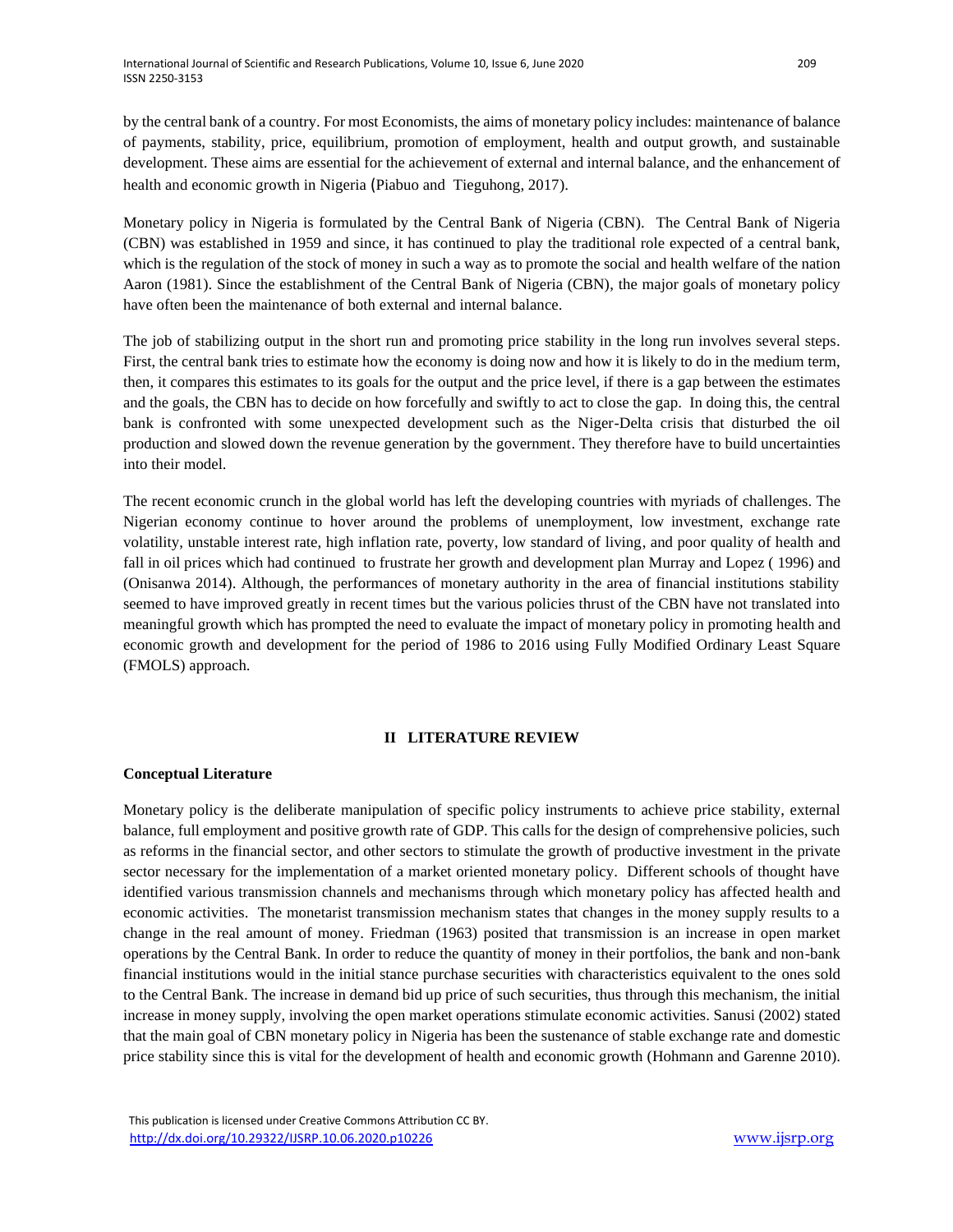#### **Evaluation of Monetary Policy in Nigeria between 1986 and 2016**

The implementation of the austerity measures popularly called Structural Adjustment Programme (SAP) in 1986 and deregulation of financial sector in Nigeria offered a lot of policy changes in monetary policy development in Nigeria. The deregulation brought an establishment of exchange markets in 1986. In 1987, there was a removal of interest rate, unification of foreign exchange markets and liberalization of bank licensing. The third high inflation episode started in the last quarter of 1987 and accelerated through 1988 to 1989. This episode is related to the fiscal expansion that accompanied the 1988 budget. In 1989, banks were permitted to pay interest on demand deposits, ban on credit extension based on foreign exchange deposits. In 1990, a uniform accounting standards was introduced for banks while a stabilization security to mop up excess liquidity was also introduced. In 1991, inflation fell reaching one of its lowest points which was 13% (CBN, 2009). There was an embargo on bank licensing while the administration of interest rate was introduced. Central Bank was also empowered to regulate and supervise all financial institutions in the economy. In 1992, privatization of government-owned banks commenced, credit control was removed in 1993, and indirect monetary instruments were introduced while in 1994, re-imposition of interest and exchange rate controls were made. In 1997, the minimum paid up capital of merchant and commercial banks were further raised to a uniform level of N500million. In the year 2001, Universal Banking System was introduced. In 2005, CBN compelled all commercial banks to raise their capital base from N2billion to N25billion. In 2006, the CBN introduced a new monetary policy implementation framework, Monetary Policy Rate (MPR) to replace the Minimum Re-discount Rate (MRR). The various policies initiated were to bring about stability in the macroeconomic variables. Overall, the CBN's amended Act granted the Bank more discretion and autonomy in the operation of CBN policy. Consequently, the focus of monetary policy during this period shifted significantly from growth and developmental objectives to price stability. The operational framework for indirect monetary policy management involves the use of market (indirect) instruments to regulate the growth of major monetary aggregates. Under this framework, only the operating variables, the monetary base or its components are targeted, while the interest rates of allocated credit are determined by the market. Thereafter, market instruments are used to limit banks' reserve balances as well as their credit creating capacity.

#### **Theoretical Framework**

The objective of employing monetary policy tools is to determine the quantity and quality of money supply in the economy (Keynes 1930; Modigliani 1963; Friedman 1968 and Fisher 1976). The theory of CBN monetary policy is the basic fundamentals of the management of economy got its foundation from the researchers like Fisher (1976), Keynes (1930) and Friedman (1968) who laid the foundation of the quantity theory of money through their equations of exchange. In their proposition, money has effect on price and no effect on economic aggregates.

The fact that monetary policy influences the cost, direction and volume of money supply was efficiently canvassed by Friedman (1968). Fisher (1976) stated that inflation is always a monetary phenomenon while recognizing that in the short run an increase in money supply can reduce unemployment and also create inflation. Friedman (1963) posits that an expansive Central Bank open market operations , increases stock of money supply, which also leads to an increase in Bank reserves and capacity to create credit facility and hence increase stock of money through the multiplier effect of demand and investment. However, the Keynesians state that increase or decrease in money supply enhances or decreases activities in the money market which affect interest rate, investment, employment and output. Modigliani (1963) explains his perspective, but introduced the idea of rationing of capital and said readiness of commercial banks to give out loans and overdrafts and other facility affects CBN monetary policy transmission. Friedman (1963) and Benzeval et al. (2014) highlighted that money supply is the main factor affecting the wellbeing of the people's health and economy.

#### **Empirical Literature**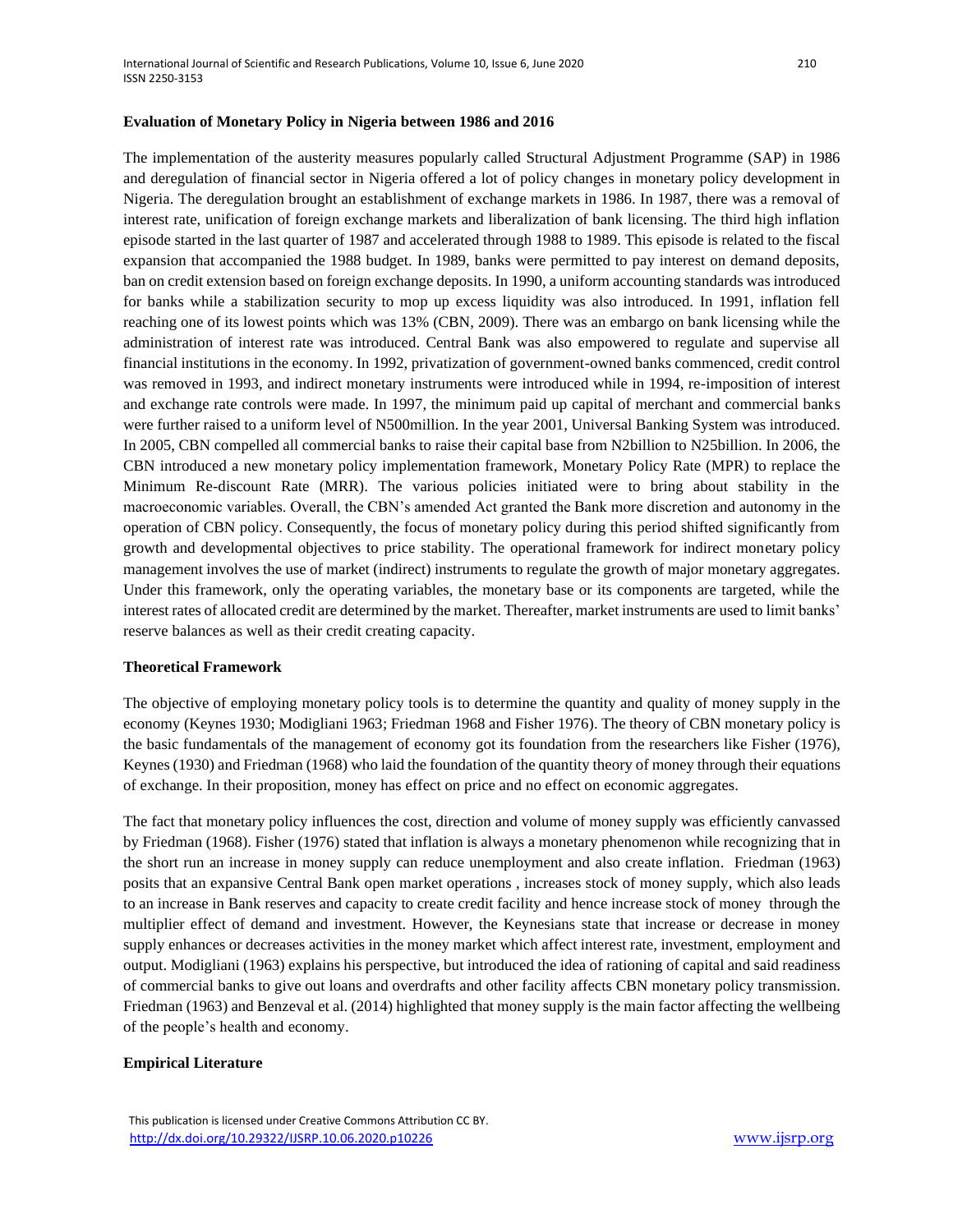Ajisafe and Folorunso (2002) explained that the effectiveness of CBN monetary policy on economic activity in Nigeria can be seen by applying co-integration and error correction modeling techniques and annual series from 1970 until 1998. The research confirmed that CBN monetary policy rather than fiscal policy has a greater effect on health and economic activity in Nigeria (Umezinwa, 2016), and stated that concentrating on fiscal policy by the Nigerian government has resulted to a confusion in the economy. Chimobi and Uche (2010) investigated the correlation between Inflation, Money and Output in the economy. The research employed granger-causality test and co-integration analysis. The co-integrating outcome of the research revealed that the variables adopted in the model revealed no long run correlation among each factors. Nonetheless, stock of money was seen by granger to cause both inflation and output. The outcome of the research indicated that monetary stability may contribute towards price stability in the economy, because the change in price level is majorly caused by money supply and hence concluded that inflation in an economy is to a large extent a monetary policy phenomenon. Error Correction Mechanism and Co integration technique was adopted by Adefeso and Mobolaji (2010) and Aaron (1981) and also estimates the impact of monetary policy on both health and economic growth by adopting annual CBN data from 1970 until 2007. The empirical outcome indicates that the effect of CBN monetary policy is effective than CBN fiscal policy and the exclusion of the degree of openness did not reduce the finding. Other studies conducted Amassoma, Nwosa and Olaiya (2011) investigated the impact of CBN monetary policy on macroeconomic fundamentals in Nigeria economy from the period of 1986 to 2009 by using a refined Ordinary Least Squared technique discovered that CBN monetary policy had strong impact on money supply and exchange rate, while CBN monetary policy was found to have less effect on price instability. Ditimi, Wosa and Olaiya (2011) examined CBN monetary policy development in Nigeria, and also investigated the impact of CBN monetary policy on macroeconomic fundamentals in Nigeria from the period of 1986 to 2009 using a refined Ordinary Least Squared technique, unit root and co-integration tests. The findings indicated that CBN monetary policy had a strong impact on money supply and exchange rate, also CBN monetary policy was discovered to have less impact on price instability.

Onyeiwu (2012) and Mbutor (2010) explained the effect of CBN monetary policy on health and economic development in Nigeria using Ordinary Least Squares Method (OLS) from 1981 to 2008. The result indicated that CBN monetary policy presented by money supply exerts a positive effect on gross domestic product growth and balance of payment but impacted negatively on rate of inflation. In addition, the outcomes of the research buttress the money-prices-output hypothesis for Nigerian economy. Hamid and Khalid (2012) asserts that the foremost focus of CBN policy is to enhance the level of welfare of the masses and it is instrumental to price stability, economic growth, checking BOP deficits and lowering unemployment. Fasanya, Onakoya and Agboluaje (2013) examined the impact of monetary policy on health and economic growth in Nigeria. The research employs time-series data covering the range from 1975 to 2010 by using (ECM) Error Correction Model. The research also indicated that Long run correlation exists among the economic variables. Furthermore, the main result of this research indicates that exchange rate, external reserve and inflation rate are important CBN monetary policy instruments that drive health and economic growth in Nigeria (Odo, Eze, and Ogbonna 2015).

In another research, Imoughele and Ismaila (2014) investigated the effect of CBN monetary policy on the performance of Nigeria's manufacturing sector from the period of 1986 to 2012 making use of Granger Causality test, unit root test, Vector and co integration. Auto Regression Model (VAR). The result of the analysis shows that, exchange rate, external reserve and inflation rate remain significant to the manufacturing sector output, while interest rate and money supply were not significant to manufacturing sector output in the previous and current year. Interest rate, external reserve and exchange impacted negatively on the sector output but inflation rate and money supply affect the sector positively.

#### **III METHODOLOGY OF THE STUDY**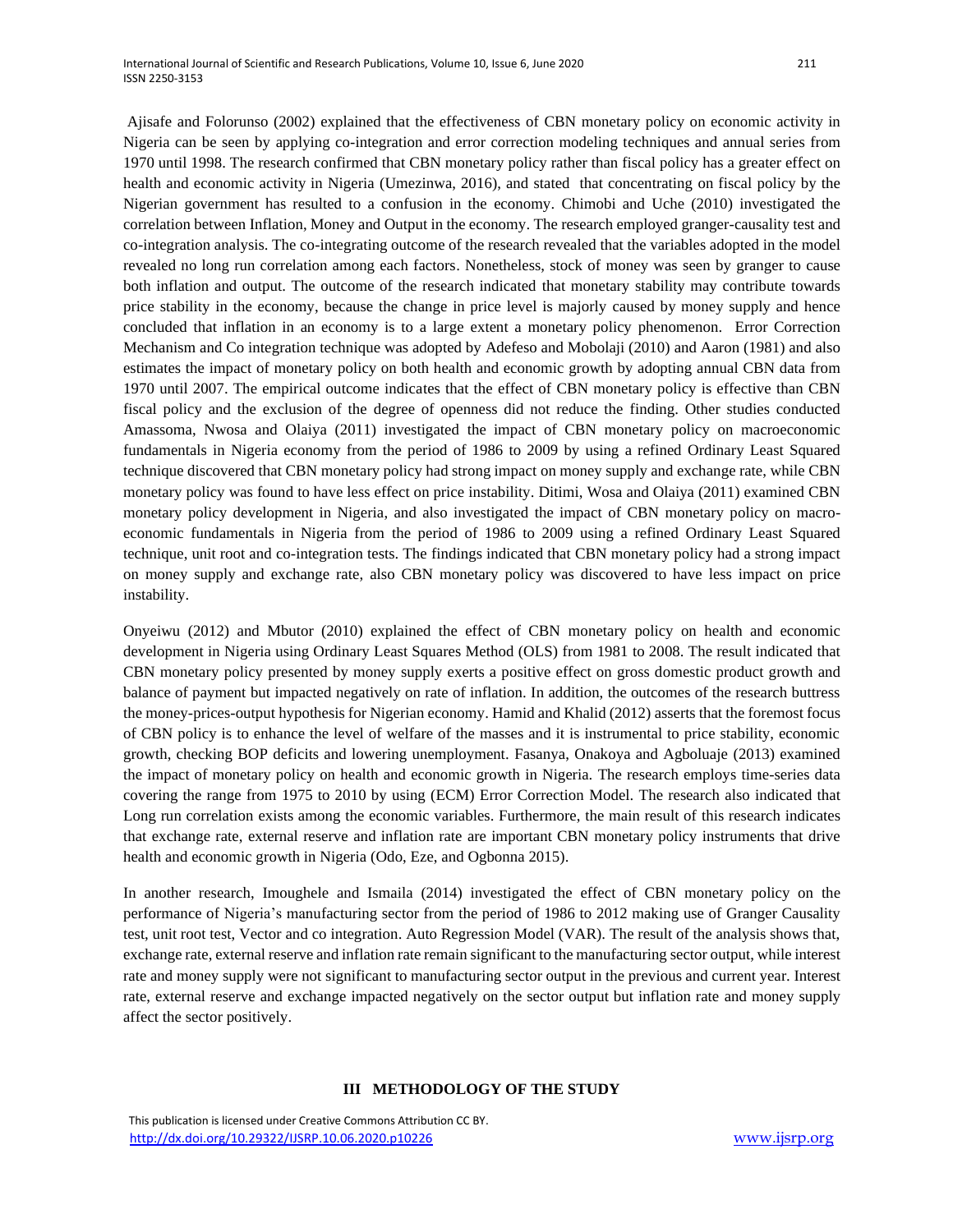## **Research Design**

The research employed the use of ex-post research design to investigate the effect of CBN monetary policyinstruments on health and economic growth in Nigeria from the period of 1986-2016. The essence of employing this ex-post research design is to investigate the effect monetary tools proxy by money supply (MOSS), real interest rate (RINTR), bank rate (BR), prime lending rate (PLER), real exchange rate (REXCHR) and inflation rate (INFR) on economic growth (RGDP) in Nigeria between 1986 and 2016 in the model. The data to be used for the study are annual time series secondary data. The data would be derived from various issues of publications from Central Bank of Nigeria, and National Bureau of Statistics (NBS) between 1986 and 2016. This study empirically employed fully modified ordinary least square (FMOLS) model. The study specifies model that captured the selected monetary instruments and economic growth in Nigeria. The FMOLS model provides a multivariate framework where an effect of explanatory variables influenced economic activities. Also co-integration and unit root test were conducted to test for stationarity and long run relationships among the variables.

## **MODEL SPECIFICATION**

A modified version of Hameed, Khald and Sabit (2012) model was employed which is given as: ECONOG = F (MOSS, RINTR, REXCHR, INFR, BR, PELR) (1) The equation (2) is econometrically written as:  $InECONOG<sub>t</sub> =  $\beta_0 + \beta_1 InMOSs_t + \beta_2 InRINTR_t + \beta_3 InREXCHR_t + \beta_4 InCPI_t + \beta_5InBR_t + \beta_5InPELR_t + U_t$  (2)$ Where:  $InECONOG<sub>t</sub> = log of economic growth$  $InMOSS<sub>t</sub> = log of money supply$ In $RINTR_t = log of real interest rate$  $InREXCHR<sub>t</sub> = log of real exchange rate$  $InCPI<sub>t</sub> = log of consumer price index$  $InBR<sub>t</sub> = log of bank rate$  $InPRIMEL = log of prime lending rate$  $U_t$  = random error  $t =$  time period

## **IV ANALYSIS AND INTERPRETATION OF RESULTS**

## **Stationarity Test**

| Tuon Tomeroe ase |                       |                   |       |      |  |  |  |
|------------------|-----------------------|-------------------|-------|------|--|--|--|
| <b>Variables</b> | <b>Test Statistic</b> | 5% Critical Value | Level | S/NS |  |  |  |
| <b>RGDP</b>      | (5.042158)            | (2.976263)        | 1(1)  | S    |  |  |  |
| <b>MOSS</b>      | (4.594790)            | (2.971853)        | 1(0)  | S    |  |  |  |
| <b>RINTR</b>     | (5.919952)            | (2.976263)        | 1(1)  | S    |  |  |  |
| <b>REXCH</b>     | (4.483039)            | (2.976263)        | 1(1)  | S    |  |  |  |
| <b>CPI</b>       | (4.254111)            | (2.998064)        | 1(2)  | S    |  |  |  |
| <b>BR</b>        | (3.117980)            | (2.976263)        | 1(1)  | S    |  |  |  |
| PRIMEL           | (3.852347)            | (2.971853)        | 1(0)  | S    |  |  |  |
|                  |                       |                   |       |      |  |  |  |

## **Table 1 Unit root test**

**Source:** Researcher's Computation, 2017

The stationarity test of the variables is important in order to avoid spurious regression. The decision is that if the tstatistics are greater than the critical values at 5% level of significance we reject the null hypothesis of unit root and conclude that the variables are stationary.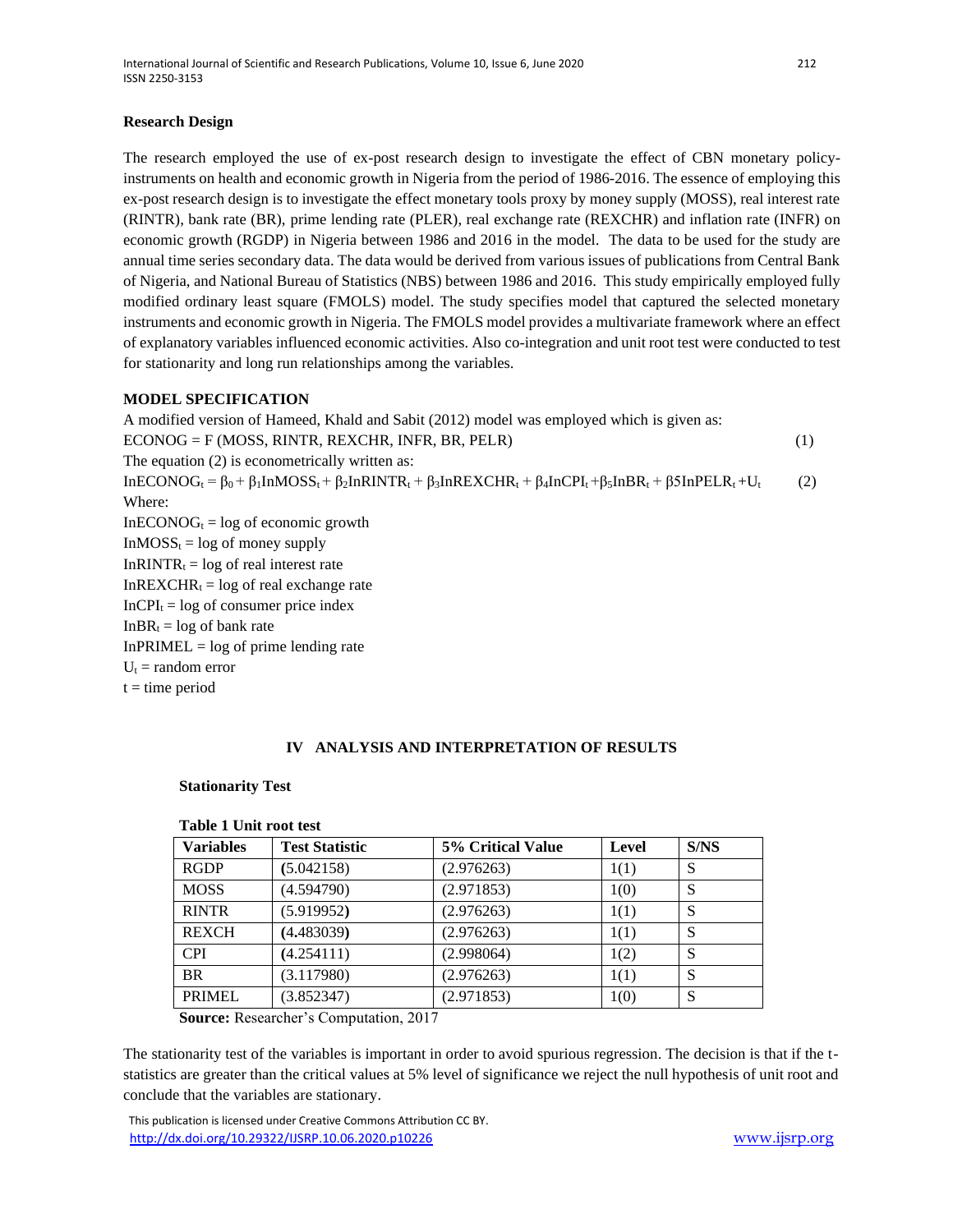The table above indicates only the money supply and prime lending rate data series were found to be stationary at level i.e. 1(0) at 5% critical value greater than t-Statistic. The table further reveals that real economic growth, real interest rate, real exchange rate and bank rate exhibited are stationary at first difference, i.e. 1(1) at 5% critical value while consumer price index was found to be stationary at second difference 1.e. 1(2)

|                  | <b>Trace Test</b>      |                   | <b>Maximum Eigenvalue</b> |                                      |                                      |            |
|------------------|------------------------|-------------------|---------------------------|--------------------------------------|--------------------------------------|------------|
| <b>Variables</b> | <b>Trace Statistic</b> | 5% Critical Value | Prob.**                   | <b>Max-Eigen</b><br><b>Statistic</b> | 5% Critical Prob. **<br><b>Value</b> |            |
| <b>RGDP</b>      | 222.1735               | 125.6154          | $0.0000**$                | 72.71869                             | 46.23142                             | $0.0000**$ |
| <b>MOSS</b>      | 152.4548               | 95.75366          | $0.0000**$                | 62.05096                             | 40.07757                             | $0.0001**$ |
| <b>RINTR</b>     | 90.40383               | 69.81889          | $0.0005***$               | 35.84196                             | 33.87687                             | $0.0288**$ |
| <b>REXCH</b>     | 54.56187               | 47.85613          | $0.0103**$                | 28.37952                             | 27.58434                             | $0.0395**$ |
| <b>CPI</b>       | 26.18235               | 29.79707          | 0.1234                    | 20.02411                             | 21.13162                             | 0.0708     |
| <b>BR</b>        | 6.158243               | 15.49471          | 0.6768                    | 6.074162                             | 14.26460                             | 0.6037     |
| <b>PRIMEL</b>    | 0.084081               | 3.841466          | 0.7718                    | 0.084081                             | 3.841466                             | 0.7718     |

**Co-integration Test Table 2 Unrestricted Co-integration Rank (Trace) Test** 

**Source:** Researcher's Computation 2017

Trace test indicates 4 co-integrating equation(s) at the 0.05 level

\*\* denotes rejection null of the hypothesis at the 0.05 level

\*\* Makkinnon-Haug=Michelis (1999)p-values

\*(\*\*) denotes rejection of the null hypothesis at 5% (1%) significance level.

The empirical results of unrestricted Co-integration rank test (Trace and Maximum Eigen Value) were applied to investigate the long run equilibrium relationship between the variables (RGDP, MOSS, RINTR, REXCH, CPI, BR and PRIMEL) in the estimated model. The table revealed that four (4) co-integration in the model as revealed by both the Trace statistic and Maximum Eigen statistic. This implies that the variables employed in the have long run equilibrium relationships and thus the null hypothesis of no co-integration is rejected for the model.

## **The Empirical Result of Fully Modified Ordinary Least Square Approach**

**Table 3 Fully Modified Least Square Results**

Dependent Variable: RGDP

| Variable           | Coefficient | Std. Error         | t-Statistic | Prob.    |
|--------------------|-------------|--------------------|-------------|----------|
| <b>MOSS</b>        | 0.863000    | 0.201467           | 4.216543    | 0.0027   |
| <b>RINTR</b>       | $-0.717568$ | 0.208650           | $-3.439060$ | 0.0551   |
| <b>REXCH</b>       | 0.591792    | 0.301428           | 1.963294    | 0.2233   |
| <b>CPI</b>         | 0.010617    | 0.001215           | 8.736929    | 0.0000   |
| <b>BR</b>          | $-0.512309$ | 0.190108           | $-2.694831$ | 0.0894   |
| <b>PRIMEL</b>      | 0.033752    | 0.009658           | 3.494556    | 0.0022   |
| C                  | 2.329508    | 0.267845           | 8.697224    | 0.0000   |
| R-squared          | 0.925748    | Mean dependent var |             | 3.756021 |
| Adjusted R-squared | 0.904533    | S.D. dependent var |             | 0.792517 |
| S.E. of regression | 0.244870    | Sum squared resid  |             | 1.259191 |
| Durbin-Watson stat | 1.918276    | Long-run variance  |             | 0.038008 |

**Source:** Researcher's Computation, 2017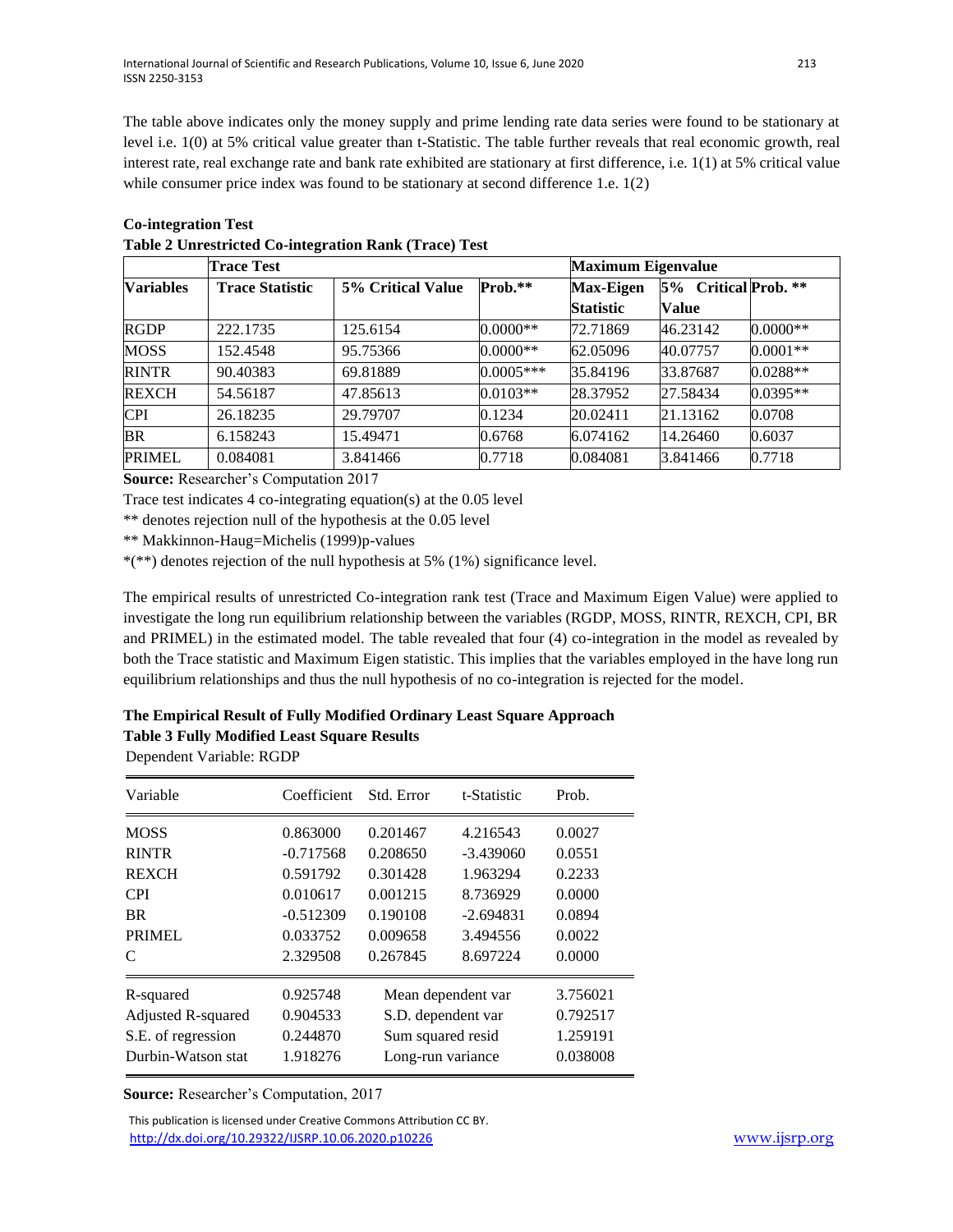The able above revealed the FMOLS for the model. Its reveals that there exists direct significant relationship between money supply (MOSS) and real economic growth (RGDP) in the estimated and it is statistically significant at 5% level. The coefficient of MOSS of 0.863000 implies that 1% increase in money supply will lead to about 86 percent increase in economic growth in Nigerian economy; this empirical result is consistent with our a*- priori* proposition in the estimated model. However, there exist an indirect insignificant relationship real interest rate and economic growth in the model. The coefficient of real interest rate which is -0.717568 means that 1% increase in real interest rate will bring around 72% decrease in economic activities in Nigeria. The macroeconomic implication of this is that a policy which drives interest rate up discourages investment and reduces economic growth.

Furthermore, real exchange rate (REXCH) has a positive but insignificant effect on health and economic growth in the estimated model (Bhargava et al, 2010). This implied that 1% increase in real exchange rate will bring about 60% increases in economic growth in Nigeria with a probability value of 0.2233. Also, consumer price index (CPI) has a direct and significant impact on economic growth implying that 1% increases in CPI will bring about 1% increase in economic growth. Also, Bank Rate (BR) documented an indirect and insignificant impact on economic growth with a coefficient value of -0.512309 which implies that 1% increase in bank rate will results in 51% fall in economic growth in Nigeria between 1980 and 2016. The outcome of this is that a monetary policy that increases bank rate discourages both domestic and foreign investment with undesirable effect on economic growth. Finally, it was revealed that there exists a direct and statically significant relationship between lending rate and economic growth with a coefficient of 0.033752 which implies that a policy to encourage lending and investment will bring about a significant increase in economic growth

The adjusted  $R^2$  of the model is highly peg at 0.904533 which implies that money supply (MOSS), real interest rate (RINTR), real exchange rate (REXCH) consumer price index (CPI), bank rate (BR) and prime lending rate (PRIMEL) are good predictor of economic growth the variables causes about 90% systematic variation on economic growth (RGDP) over the observed years in Nigeria, while the remaining 10%variation in economic growth is accounted for by variables not captured in the model. The Durbin Watson statistics of 1.918276reveals that there absence of auto-correlation in the model since it is within the acceptance region of 1.5 and 2.5.

#### **V CONCLUSION**

The study evaluates the impact of Central Bank of Nigeria monetary policy in promoting health and economic growth in Nigeria. Findings revealed that the variables employed in the study have significant impact on health and economic growth in Nigeria. It was also revealed that during the period under study, the Central Bank of Nigeria had adopted diverse policy thrust through the use of different monetary policy instruments and it could be seen that the variables (money supply, real interest rate, real exchange rate, consumer price index, bank rate and prime lending rate) are key in maintaining both internal and external balance in the economy. It is glaring that isolating the effect of CBN policy on health and economic growth and development is usually difficult as monetary stability form a viable macroeconomic policy to enhance long term growth and development in the economy. Based on this, it is recommended that the healthcare industry and financial market in Nigeria should be strengthened by formulating policies aimed at providing rooms for low real interest rate to raise the level of both human capital and investment capital in Nigeria, Viable and robust policies should be formulated towards stimulating healthcare sector, economic activities and investment while providing stable and enabling macroeconomic environment for proper functioning of businesses and hospitals. Moreover, the monetary authorities should be able to carry out their functions autonomously as frequent intervention could jeopardize their activities. Finally, efforts should be geared towards further development of the money market, which is very crucial for the effective application of the open market operations under the system of indirect control.

This publication is licensed under Creative Commons Attribution CC BY. <http://dx.doi.org/10.29322/IJSRP.10.06.2020.p10226>[www.ijsrp.org](http://ijsrp.org/)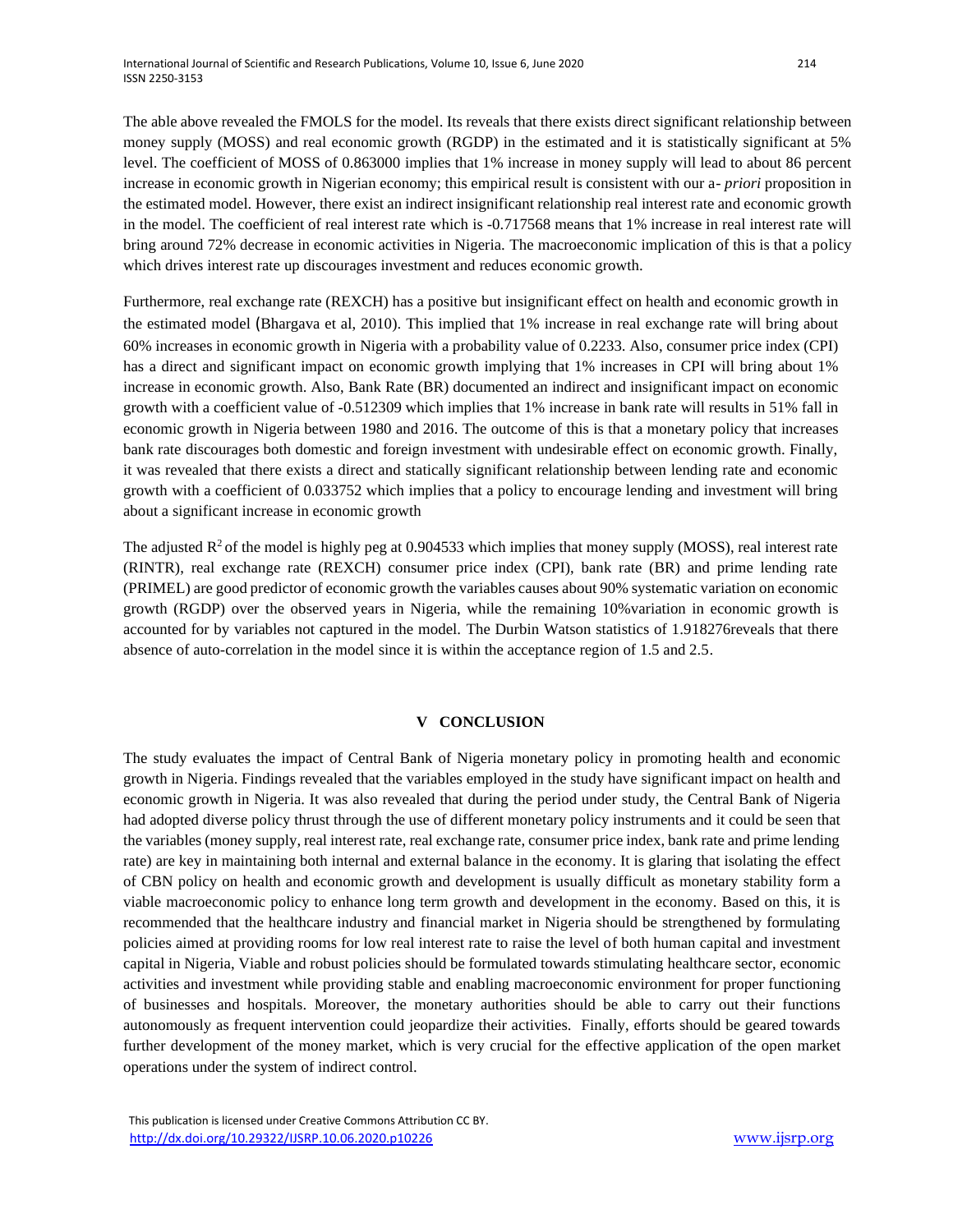### **REFERENCES**

[1] Aaron, H. (1981). *Economic aspects of the role of government in health care*. In: van der Gaag, J., Perlman, M. (Eds.), Health, Economics and Health Economics. North Holland, Amsterdam, pp. 15–32.

[2] Adefeso, H.A. & Mobolaji, H.I. (2010). The fiscal–monetary policy and economic growth in Nigeria: Furtheremphirical evidence*. Pakistan Journal of Social Sciences,* 7(2), 137-142.

[3] Ajisafe, R.A. & Folorunso, B. (2002). The relative effectiveness of fiscal and monetary policy in macroeconomic management in Nigeria. *The African Economic and Business Review,* 3(1), 23-40.

[4] Amassoma, D., Nwosa, P.I., & Olaiya, S.A. (2011). An appraisal of monetary policy and its effects on macroeconomic stabilization in Nigeria. *Journal of Emerging Trends in Economic and Management Sciences, 2*(3), 232-237.

[5] Balogun, E. (2007). Monetary policy and economic performance of West African Monetary Zone countries, *MPRA Paper* No. 3408.

[6] Bhargava, A., Jamison, D. T., Lau, L. J. and Murray, C. J. (2001). Modeling the effects of health on economic growth. *Journal of Health Economics* 20(3), 423-440.

[7] Bernanke, B., Boivin, J. & Eliasz, P.S. (2005). Measuring the effects of monetary policy: A Factor-Augmented Vector Autoregressive (FAVAR) Approach. *The Quarterly Journal of Economics*, *120*(1), 287-422.

[8] Benzeval, M., Bond, L. & Campball, M., Egan, T. & Petticrew, M. (2014). How does money influence health? Joseph Rowntree Foundation. www.jrf.org.uk/report/how-does-money-influence-health (Accessed 18th May 2017).

[9] Chimobi, O.P. & Uche, U.C. (2010). Money, price and output: A causality test for Nigeria. *American Journal of Scientific Research*, *8(4),* 78-87.

[10] Ditimi, A., Wosa, P.I. & Olaiya, S.A. (2011). An appraisal of monetary policy and its effect on macroeconomic stabilization in Nigeria. *Journal of Emerging Trends in Economics and Management Sciences (JETEMS), 2*(3), 232- 237.

[11] Ezeji, C.E & Michael, N. (2013). The impact of monetary and fiscal policies on Nigerian economic growth: 1990-2010. *European Journal of Business and Management*, *5*(2), 13-26.

[12] Fasanya, I. O., Onakoya, A. B.O & Agboluaje, M. A. (2013). Does monetary policy influence economic growth in Nigeria?. *Asian Economic and Financial Review, 3*(5), 635-646.

[13] Folawewo, A.O. & Osisnubi, T.S. (2006). Monetary Policy and macroeconomic instability in Nigeria. A rational expectation approach. *Journal of Social Sciences*, *12*(2), 93-100.

[14] Friedman, M., & Schwartz, A. (1963). Money and business cycles. *Review of Economics and Statistics,* 32-64.

[15] Gold, M.R., Siegel, J.E., Russell, L.B. & Weinstein, M.C. (Eds.), 1996. *Cost-Effectiveness in Health and Medicine.* Oxford University Press, New York.

[16] Hameed, G., Khalid M., & Sabit, R. (2012). Linkage between monetary instruments and economic growth. *Journal of Policy and Development Studies,* 9(1), 234-247.

[17] Hohmann, S. & Garenne, M. (2010). Health and Wealth in Uzbekistan and sub-Saharan Africa in Comparative Perspective. *Economics & Human Biology Journal*. 8(3), 346-60.

[18] Imoughele, L.E & Ismaila, M. (2014). Empirical Investigation of the Impact of Monetary Policy on Manufacturing Sector Performance in Nigeria. *International Journal of Education and Research, 2*(1).